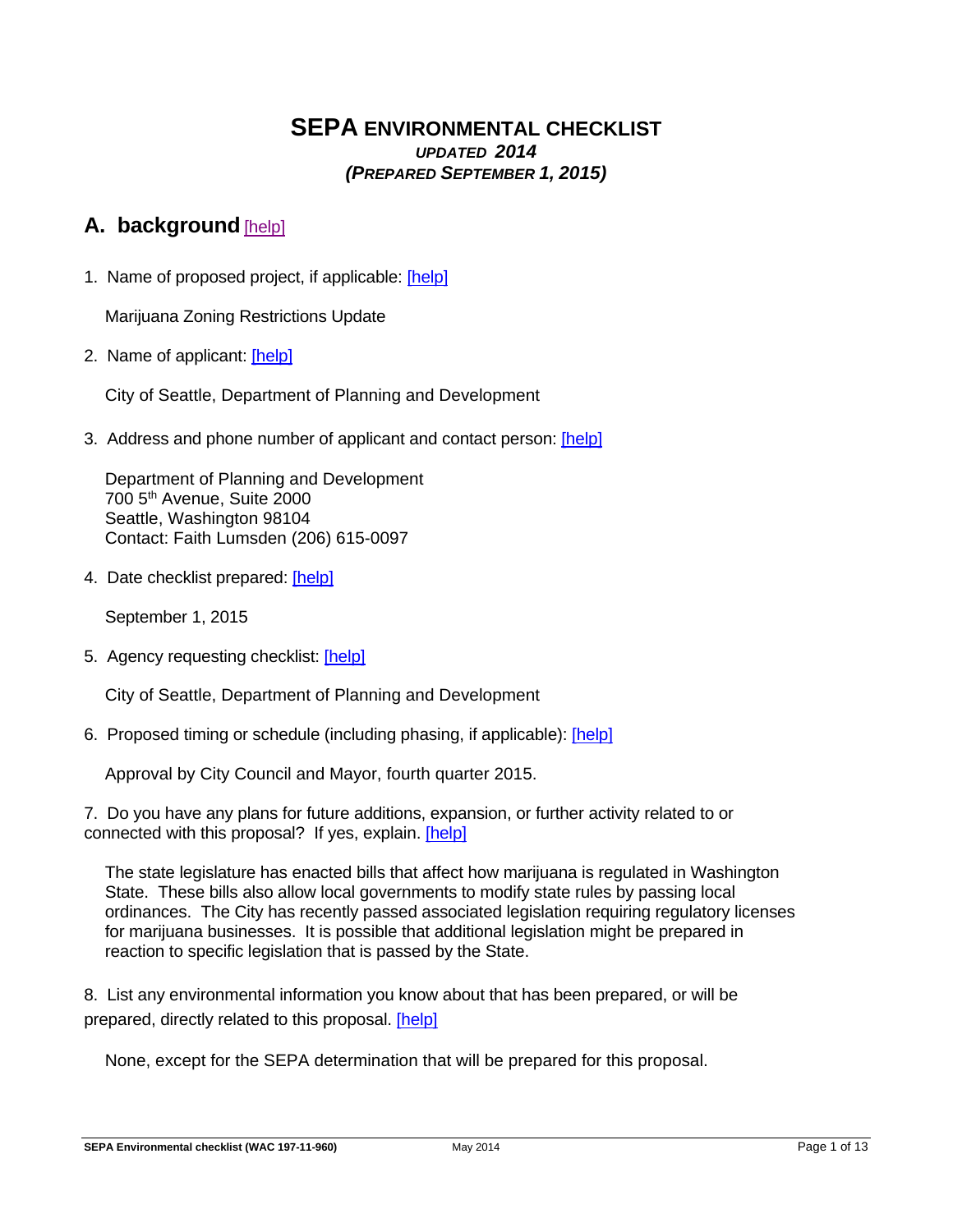9. Do you know whether applications are pending for governmental approvals of other proposals directly affecting the property covered by your proposal? If yes, explain. [help]

No.

10. List any government approvals or permits that will be needed for your proposal, if known. [help]

Approval of ordinance amendments by Seattle City Council.

11. Give brief, complete description of your proposal, including the proposed uses and the size of the project and site. There are several questions later in this checklist that ask you to describe certain aspects of your proposal. You do not need to repeat those answers on this page.

• The proposal would update the definition of major marijuana activity to reduce the threshold above which marijuana activity must meet locational and licensing requirements, including of Section 23.42.058 of the Land Use Code. The proposal would change the threshold for major marijuana activity as follows:

|                       | Old Threshold                                                                                                                                                   | New Threshold                                                                                                                                                                                                                                                                                                 |
|-----------------------|-----------------------------------------------------------------------------------------------------------------------------------------------------------------|---------------------------------------------------------------------------------------------------------------------------------------------------------------------------------------------------------------------------------------------------------------------------------------------------------------|
| Production            | 45 plants                                                                                                                                                       | Any production outside a<br>dwelling unit or production inside<br>a dwelling unit including more<br>than 15 plants, except that 60<br>plants are allowed for registered<br>cooperatives                                                                                                                       |
| Processing            | 72 ounces of useable marijuana or an<br>amount of marijuana-infused product<br>that could reasonably be produced with<br>72 ounces of useable marijuana on-site | Any processing outside of a<br>dwelling unit or any processing<br>within a dwelling unit other than<br>the drying or incorporation into<br>food of the product of 15 plants,<br>except that the drying or<br>incorporation into food of the<br>product of 60 plants is allowed<br>for registered cooperatives |
| Selling &<br>Delivery | 72 ounces of useable marijuana or an<br>amount of marijuana-infused product<br>that could reasonably be produced from<br>72 ounces of useable marijuana on-site | Any selling or delivery                                                                                                                                                                                                                                                                                       |

• Section 23.42.058 of the Land Use Code would also be amended to clarify that this activity is prohibited in association with any residential dwelling (except caretaker's quarters).

Other elements of the proposal include:

- Redefining "restricted areas" in relation to major marijuana activity to be areas where such activity is prohibited, in zones that include:
	- 1. Single-family zones;
	- 2. Multi-family zones;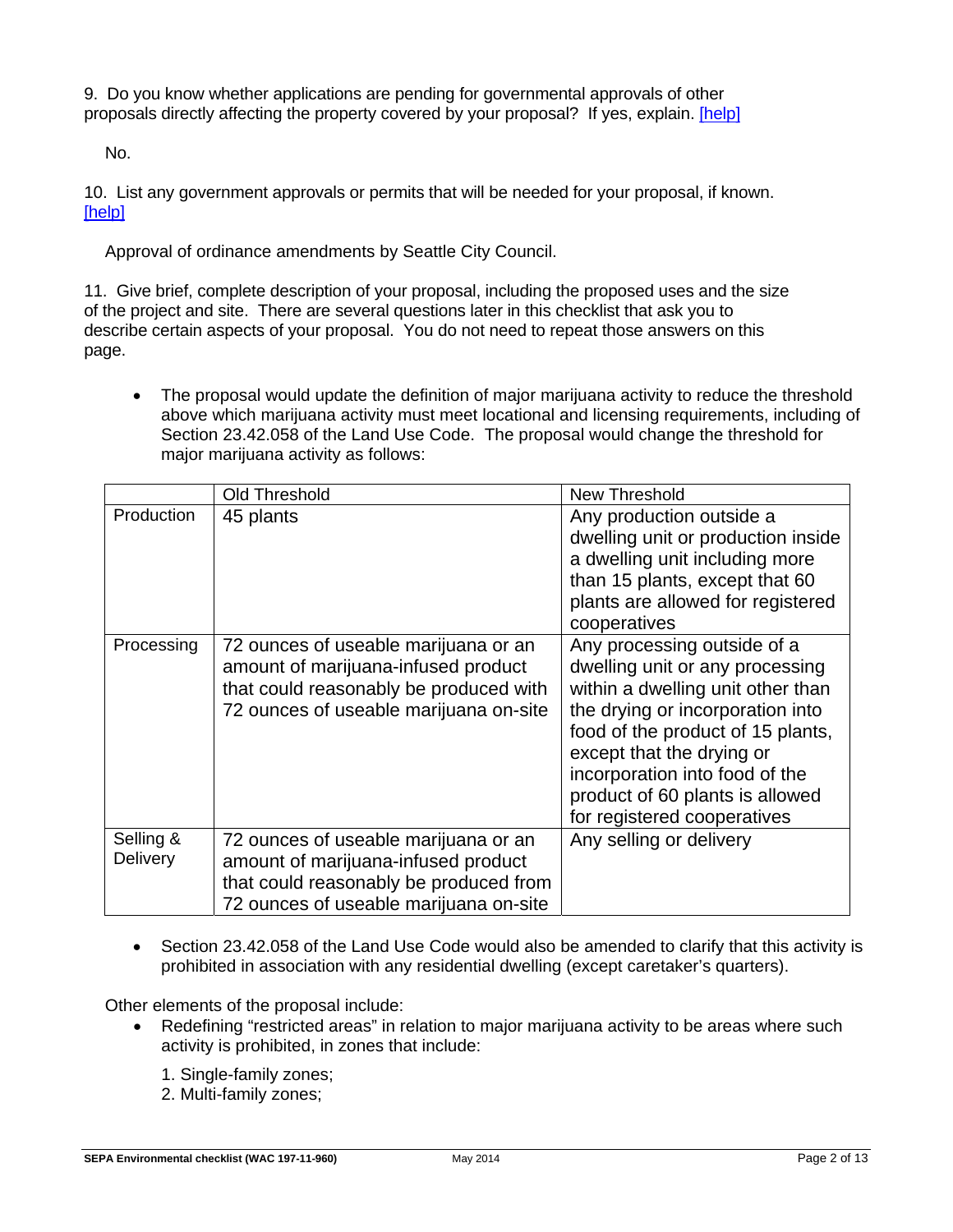- 3. Neighborhood Commercial 1 (NC1) zone;
- 4. Pioneer Square Mixed (PSM);
- 5. International District Mixed (IDM);
- 6. International District Residential (IDR);
- 7. Downtown Harborfront 1 (DH1);
- 8. Downtown Harborfront 2 (DH2);
- 9. Pike Market Mixed (PMM);
- 10. Ballard Avenue Landmark District;
- 11. Columbia City Landmark District;
- 12. Fort Lawton Landmark District;
- 13. Harvard-Belmont Landmark District;
- 14. International Special Review District;
- 15. Pike Place Market Historical District;
- 16. Pioneer Square Preservation District;
- 17. Sand Point Overlay District; or
- 18. Stadium Transition Area Overlay District.
- Defining buffer distances from certain uses:
	- $\circ$  1,000 feet from any lot line of property containing elementary schools, secondary schools, or playgrounds;
	- $\circ$  250 feet from any lot line of property containing child care centers, game arcades, libraries, public parks, public transit centers, or recreation center or facility.
	- o Major marijuana activity involving retail transactions may be located within 500 feet from no more than one other property containing state licensed major marijuana activity involving retail transactions.

The distance buffers are measured from all lot lines of each property on which certain state licensed major marijuana activity is occurring.

 Making certain major marijuana activity subject to major odor source rules, which calls for consultation with the Puget Sound Clean Air Agency (PSCAA) about odor control measures.

12. Location of the proposal. Give sufficient information for a person to understand the precise location of your proposed project, including a street address, if any, and section, township, and range, if known. If a proposal would occur over a range of area, provide the range or boundaries of the site(s). Provide a legal description, site plan, vicinity map, and topographic map, if reasonably available. While you should submit any plans required by the agency, you are not required to duplicate maps or detailed plans submitted with any permit applications related to this checklist. [help]

This proposal would impact major marijuana activities throughout Seattle including by prohibiting them within single-family, multifamily, Neighborhood Commercial 1, Pioneer Square Mixed, International District Mixed, International District Residential, Downtown Harborfront 1, Downtown Harborfront 2, and Pike Place Mixed zones as well as the following districts: Ballard Avenue Landmark District, Columbia City Landmark District, Fort Lawton Landmark District, Harvard-Belmont Landmark District, International Special Review District, Pike Place Market Historical District, Pioneer Square Preservation District, Sand Point Overlay District, or Stadium Transition Area Overlay District.

In other City zones, the proposal would affect where major marijuana activity is allowed to locate,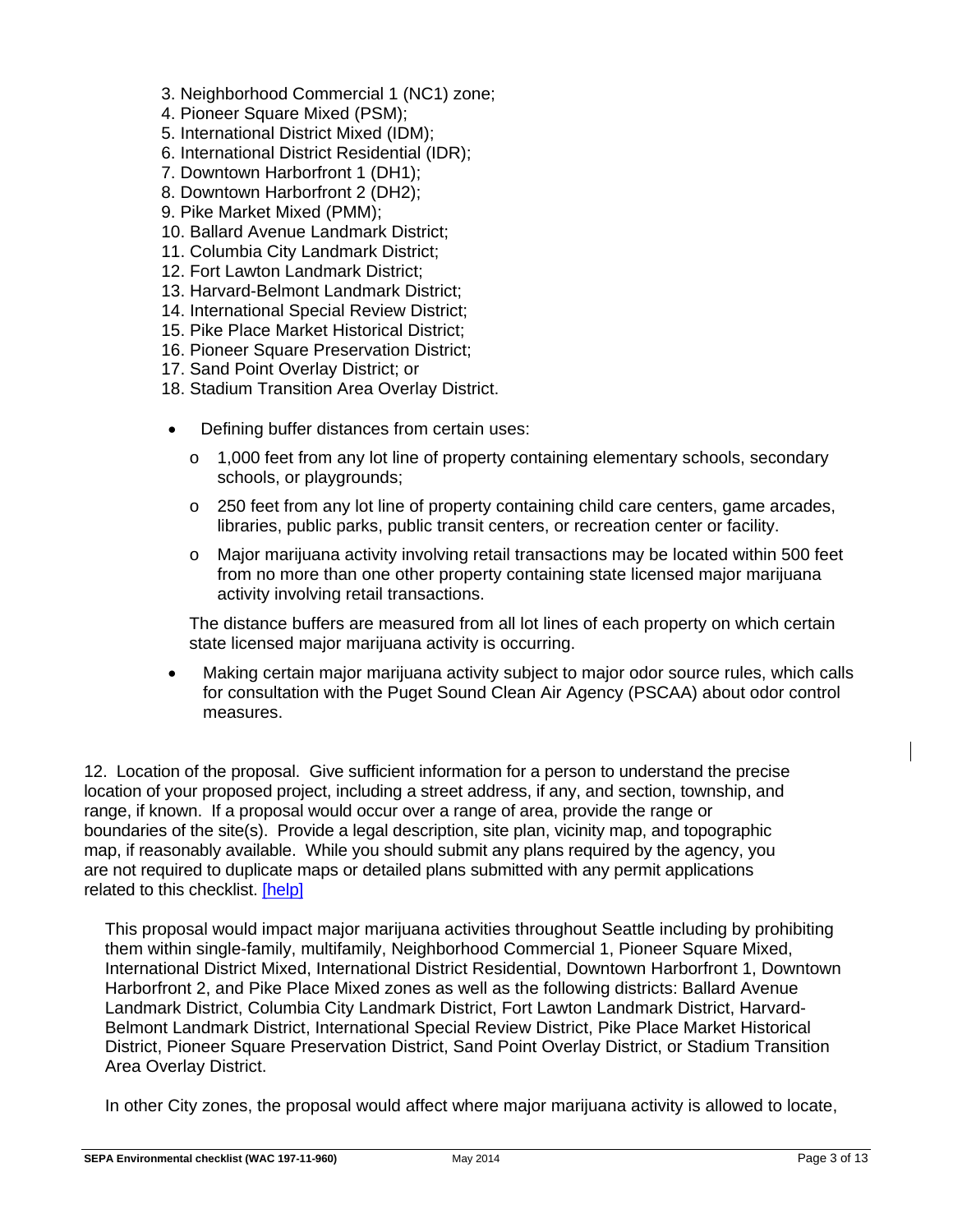based on proximity to other such activity, such as elementary or secondary schools, playgrounds, parks, and locations including child care centers, game arcades, libraries, public transit centers, recreation centers or recreation facilities.

## **B. ENVIRONMENTAL ELEMENTS** [help]

\*\* PER WASHINGTON STATE ADMINISTRATIVE CODE, THIS SECTION IS LEFT BLANK. \*\*

## **1. Earth**

- a. General description of the site [help]
- (circle one): Flat, rolling, hilly, steep slopes, mountainous, other \_\_\_\_\_\_\_\_\_\_\_\_\_
- b. What is the steepest slope on the site (approximate percent slope)? [help]
- c. What general types of soils are found on the site (for example, clay, sand, gravel, peat, muck)? If you know the classification of agricultural soils, specify them and note any agricultural land of long-term commercial significance and whether the proposal results in removing any of these soils. [help]
- d. Are there surface indications or history of unstable soils in the immediate vicinity? If so, describe. [help]
- e. Describe the purpose, type, total area, and approximate quantities and total affected area of any filling, excavation, and grading proposed. Indicate source of fill. [help]
- f. Could erosion occur as a result of clearing, construction, or use? If so, generally describe. [help]
- g. About what percent of the site will be covered with impervious surfaces after project construction (for example, asphalt or buildings)? [help]
- h. Proposed measures to reduce or control erosion, or other impacts to the earth, if any: [help]

## **2. Air**

a. What types of emissions to the air would result from the proposal during construction. operation, and maintenance when the project is completed? If any, generally describe and give approximate quantities if known. [help]

b. Are there any off-site sources of emissions or odor that may affect your proposal? If so, generally describe. [help]

c. Proposed measures to reduce or control emissions or other impacts to air, if any: [help]

## 3. **Water**

a. Surface Water: [help]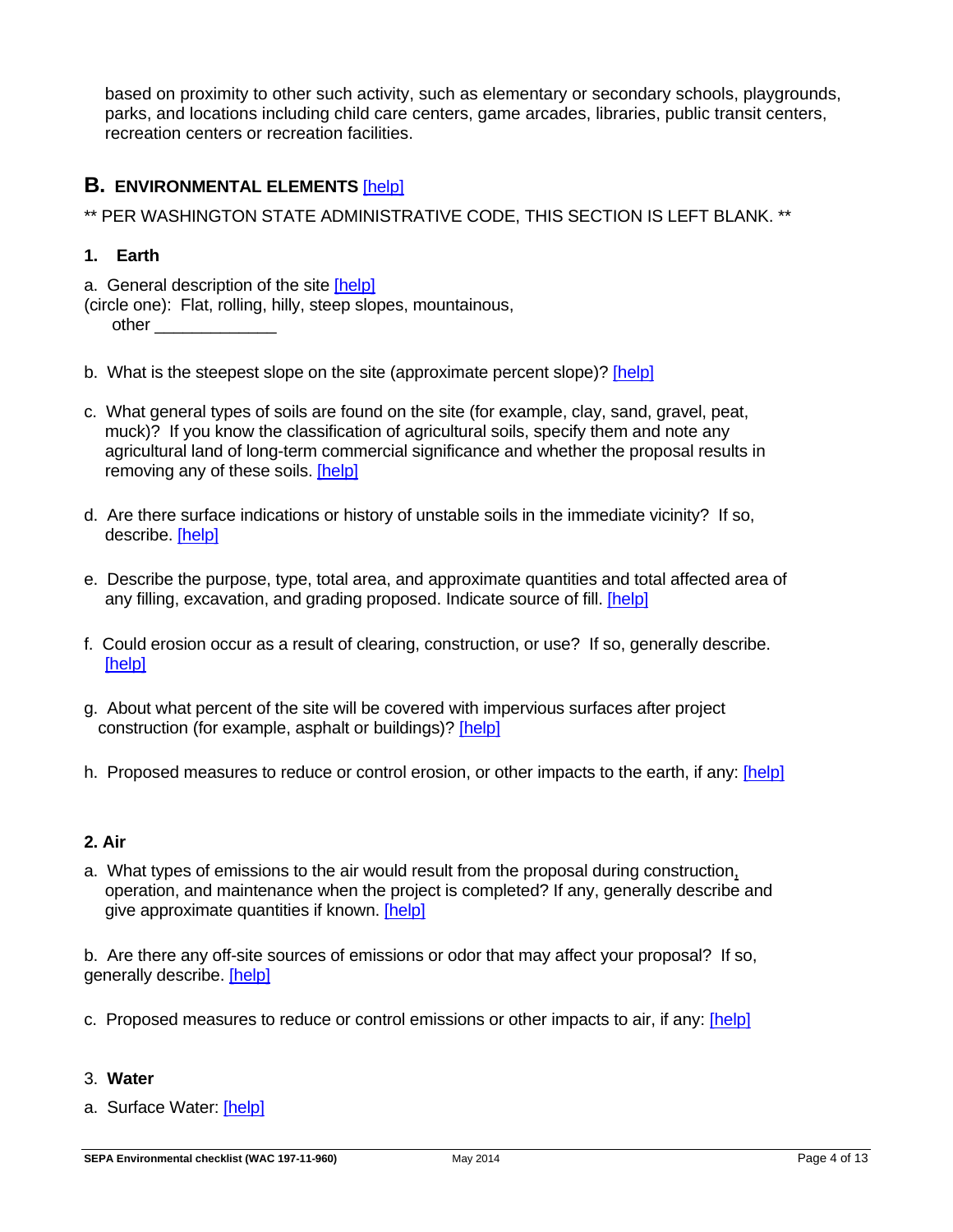- 1) Is there any surface water body on or in the immediate vicinity of the site (including year-round and seasonal streams, saltwater, lakes, ponds, wetlands)? If yes, describe type and provide names. If appropriate, state what stream or river it flows into. [help]
- 2) Will the project require any work over, in, or adjacent to (within 200 feet) the described waters? If yes, please describe and attach available plans. [help]
- 3) Estimate the amount of fill and dredge material that would be placed in or removed from surface water or wetlands and indicate the area of the site that would be affected. Indicate the source of fill material. [help]
- 4) Will the proposal require surface water withdrawals or diversions? Give general description, purpose, and approximate quantities if known. [help]
- 5) Does the proposal lie within a 100-year floodplain? If so, note location on the site plan. [help]
- 6) Does the proposal involve any discharges of waste materials to surface waters? If so, describe the type of waste and anticipated volume of discharge. [help]
- b. Ground Water:
	- 1) Will groundwater be withdrawn from a well for drinking water or other purposes? If so, give a general description of the well, proposed uses and approximate quantities withdrawn from the well. Will water be discharged to groundwater? Give general description, purpose, and approximate quantities if known. [help]
	- 2) Describe waste material that will be discharged into the ground from septic tanks or other sources, if any (for example: Domestic sewage; industrial, containing the following chemicals. . . ; agricultural; etc.). Describe the general size of the system, the number of such systems, the number of houses to be served (if applicable), or the number of animals or humans the system(s) are expected to serve. [help]
- c. Water runoff (including stormwater):
	- 1) Describe the source of runoff (including storm water) and method of collection and disposal, if any (include quantities, if known). Where will this water flow? Will this water flow into other waters? If so, describe. [help]
	- 2) Could waste materials enter ground or surface waters? If so, generally describe. [help]
	- 3) Does the proposal alter or otherwise affect drainage patterns in the vicinity of the site? If so, describe.

d. Proposed measures to reduce or control surface, ground, and runoff water, and drainage pattern impacts, if any:

## 4. **Plants** [help]

a. Check the types of vegetation found on the site: [help]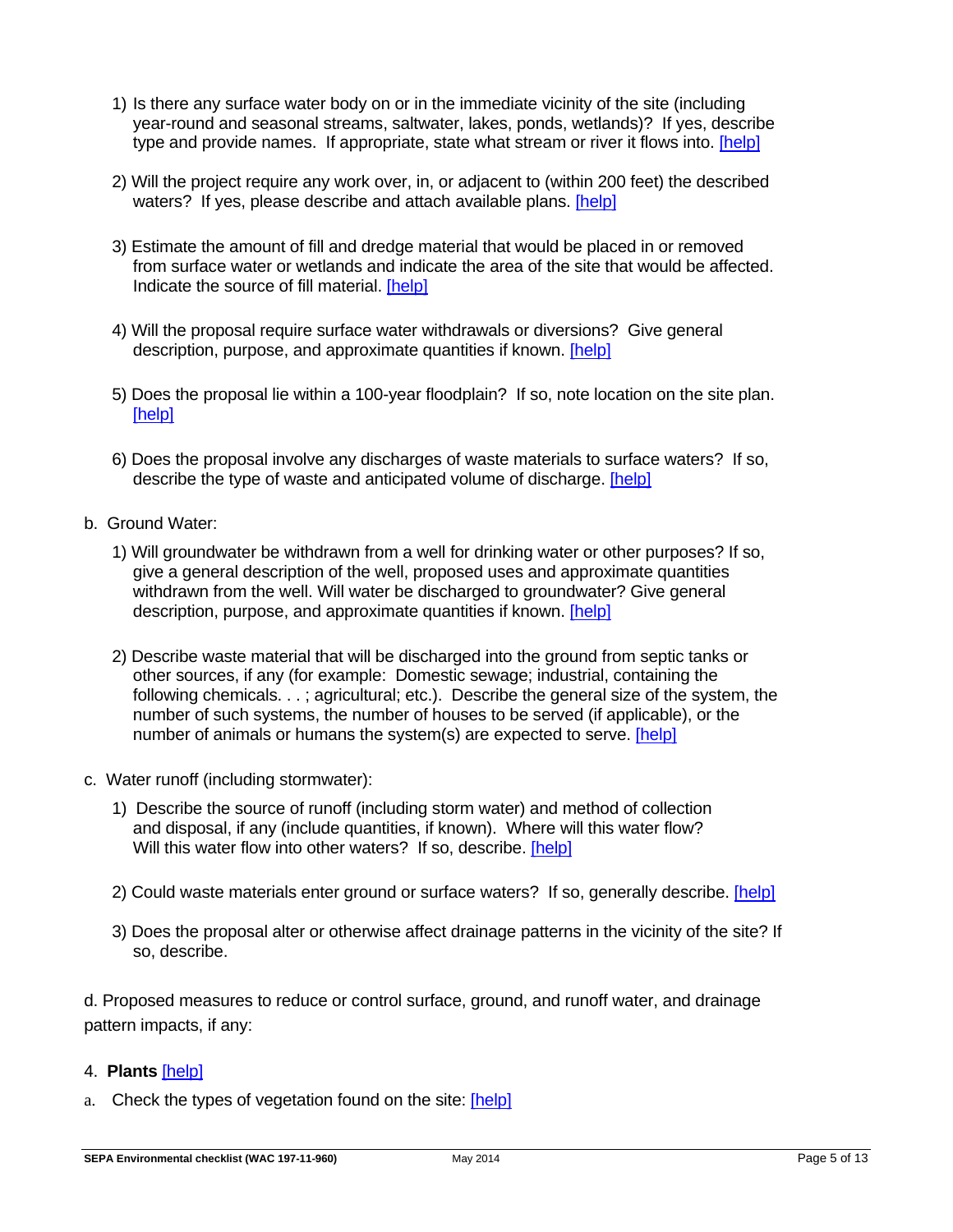- deciduous tree: alder, maple, aspen, other
- \_\_\_\_evergreen tree: fir, cedar, pine, other
- \_\_\_\_shrubs
- \_\_\_\_grass
- \_\_\_\_pasture
- \_\_\_\_crop or grain
- \_\_\_\_ Orchards, vineyards or other permanent crops.
- \_\_\_\_ wet soil plants: cattail, buttercup, bullrush, skunk cabbage, other
- water plants: water lily, eelgrass, milfoil, other
- \_\_\_\_other types of vegetation
- b. What kind and amount of vegetation will be removed or altered? [help]
- c. List threatened and endangered species known to be on or near the site. [help]
- d. Proposed landscaping, use of native plants, or other measures to preserve or enhance vegetation on the site, if any: [help]
- e. List all noxious weeds and invasive species known to be on or near the site.

### 5. **Animals**

a. List any birds and other animals which have been observed on or near the site or are known to be on or near the site. Examples include: [help]

> birds: hawk, heron, eagle, songbirds, other: mammals: deer, bear, elk, beaver, other: fish: bass, salmon, trout, herring, shellfish, other

- b. List any threatened and endangered species known to be on or near the site. [help]
- c. Is the site part of a migration route? If so, explain. [help]
- d. Proposed measures to preserve or enhance wildlife, if any: [help]
- e. List any invasive animal species known to be on or near the site.

#### 6. **Energy and natural resources**

- a. What kinds of energy (electric, natural gas, oil, wood stove, solar) will be used to meet the completed project's energy needs? Describe whether it will be used for heating, manufacturing, etc. [help]
- b. Would your project affect the potential use of solar energy by adjacent properties? If so, generally describe. [help]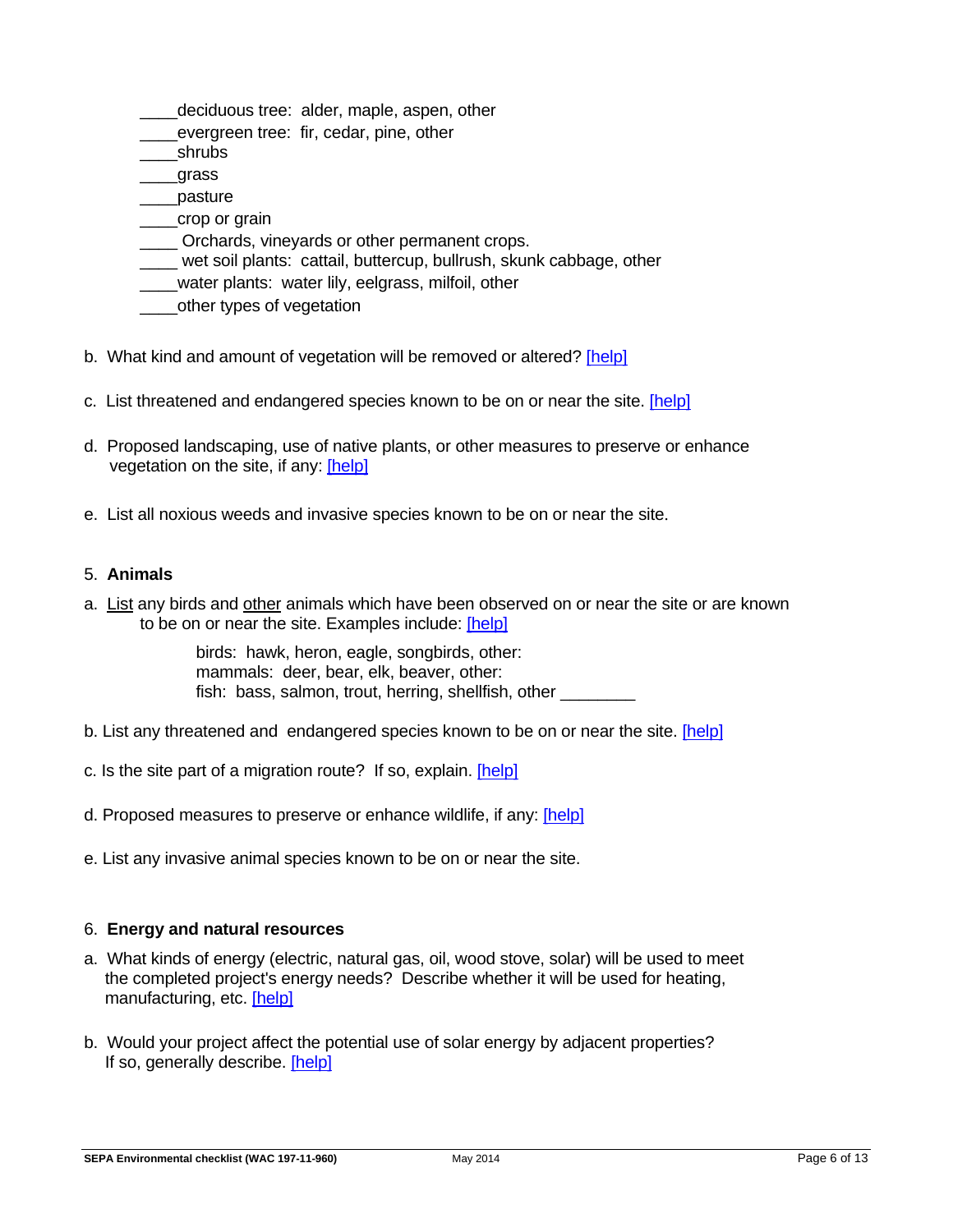c. What kinds of energy conservation features are included in the plans of this proposal? List other proposed measures to reduce or control energy impacts, if any: [help]

## 7. **Environmental health**

- a. Are there any environmental health hazards, including exposure to toxic chemicals, risk of fire and explosion, spill, or hazardous waste, that could occur as a result of this proposal? If so, describe. [help]
	- 1) Describe any known or possible contamination at the site from present or past uses.
	- 2) Describe existing hazardous chemicals/conditions that might affect project development and design. This includes underground hazardous liquid and gas transmission pipelines located within the project area and in the vicinity.
	- 3) Describe any toxic or hazardous chemicals that might be stored, used, or produced during the project's development or construction, or at any time during the operating life of the project.
	- 4) Describe special emergency services that might be required.
	- 5) Proposed measures to reduce or control environmental health hazards, if any:

#### b. **Noise**

1) What types of noise exist in the area which may affect your project (for example: traffic, equipment, operation, other)? [help]

2) What types and levels of noise would be created by or associated with the project on a short-term or a long-term basis (for example: traffic, construction, operation, other)? Indicate what hours noise would come from the site. [help]

3) Proposed measures to reduce or control noise impacts, if any: [help]

#### 8. **Land and shoreline use**

- a. What is the current use of the site and adjacent properties? Will the proposal affect current land uses on nearby or adjacent properties? If so, describe. [help]
- b. Has the project site been used as working farmlands or working forest lands? If so, describe. How much agricultural or forest land of long-term commercial significance will be converted to other uses as a result of the proposal, if any? If resource lands have not been designated, how many acres in farmland or forest land tax status will be converted to nonfarm or nonforest use? [help]
	- 1) Will the proposal affect or be affected by surrounding working farm or forest land normal business operations, such as oversize equipment access, the application of pesticides, tilling, and harvesting? If so, how:
- c. Describe any structures on the site. [help]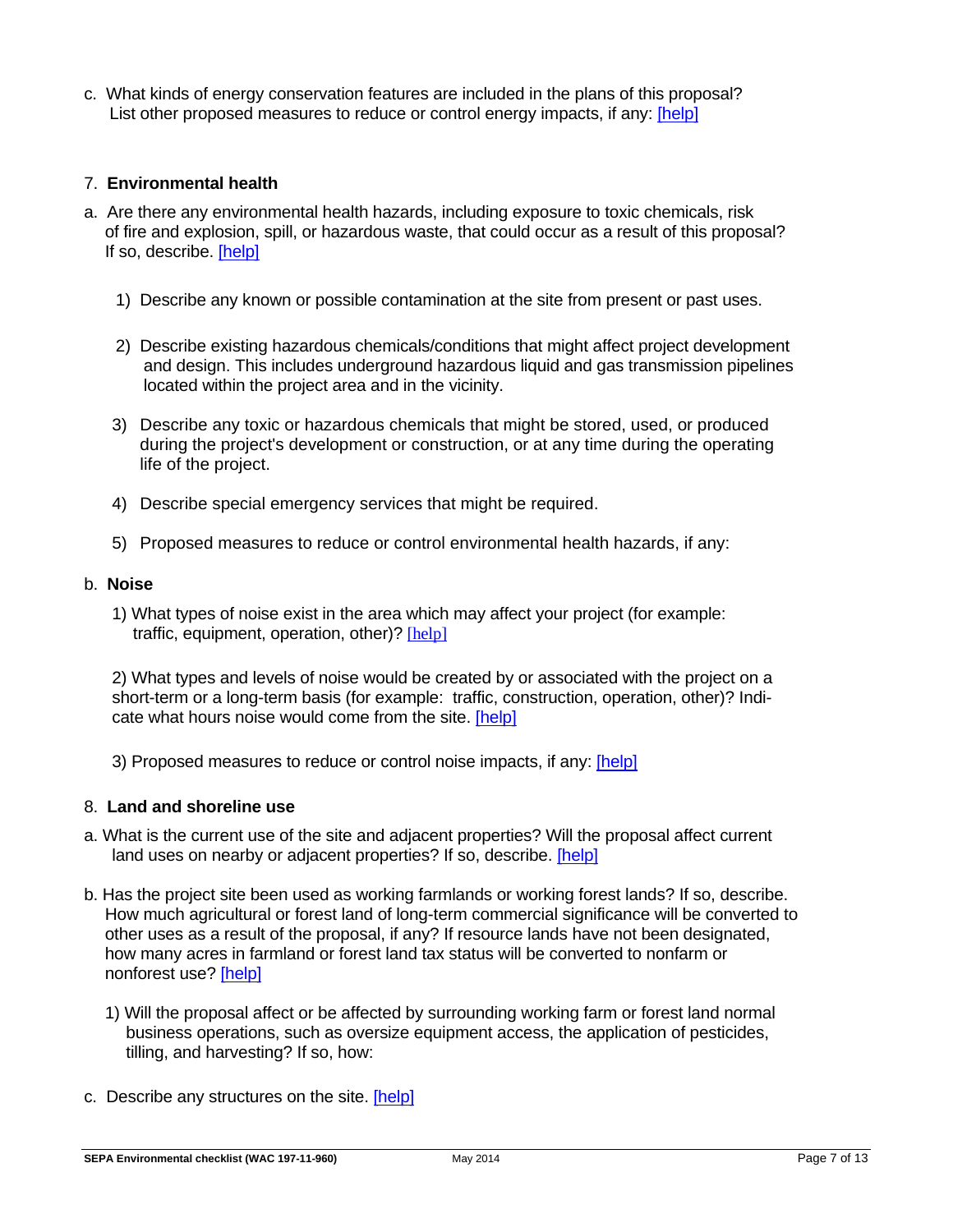- d. Will any structures be demolished? If so, what? [help]
- e. What is the current zoning classification of the site? [help]
- f. What is the current comprehensive plan designation of the site? [help]
- g. If applicable, what is the current shoreline master program designation of the site? [help]
- h. Has any part of the site been classified as a critical area by the city or county? If so, specify. [help]
- i. Approximately how many people would reside or work in the completed project? [help]
- j. Approximately how many people would the completed project displace? [help]
- k. Proposed measures to avoid or reduce displacement impacts, if any: [help]
- L. Proposed measures to ensure the proposal is compatible with existing and projected land uses and plans, if any: [help]
- m. Proposed measures to ensure the proposal is compatible with nearby agricultural and forest lands of long-term commercial significance, if any:

#### 9. **Housing**

- a. Approximately how many units would be provided, if any? Indicate whether high, middle, or low-income housing. [help]
- b. Approximately how many units, if any, would be eliminated? Indicate whether high, middle, or low-income housing. [help]
- c. Proposed measures to reduce or control housing impacts, if any: [help]

#### 10. **Aesthetics**

- a. What is the tallest height of any proposed structure(s), not including antennas; what is the principal exterior building material(s) proposed? [help]
- b. What views in the immediate vicinity would be altered or obstructed? [help]
- c. Proposed measures to reduce or control aesthetic impacts, if any: [help]

## 11. **Light and glare**

a. What type of light or glare will the proposal produce? What time of day would it mainly occur? [help]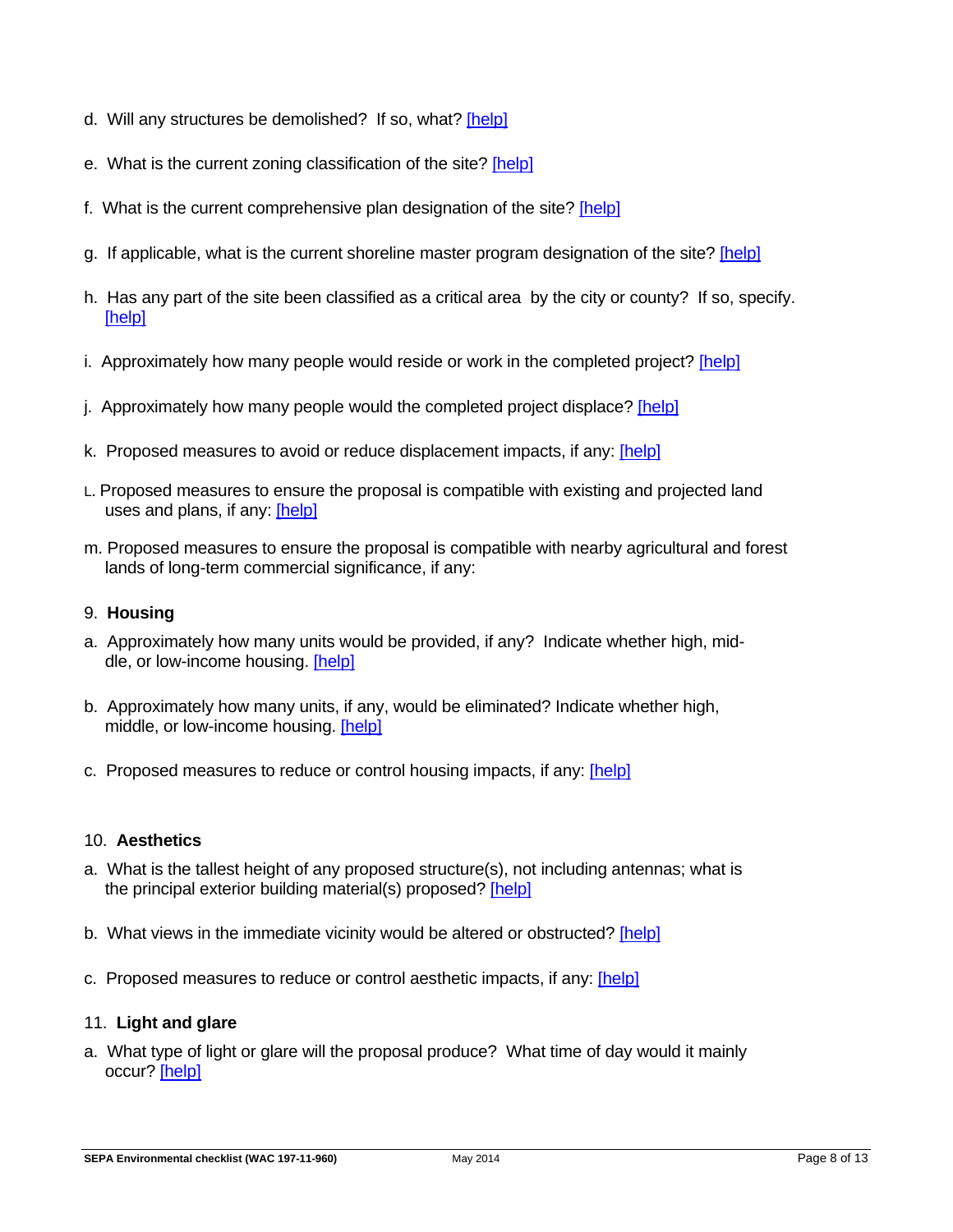- b. Could light or glare from the finished project be a safety hazard or interfere with views? [help]
- c. What existing off-site sources of light or glare may affect your proposal? [help]
- d. Proposed measures to reduce or control light and glare impacts, if any:  $[help]$

### 12. **Recreation**

- a. What designated and informal recreational opportunities are in the immediate vicinity? [help]
- b. Would the proposed project displace any existing recreational uses? If so, describe. [help]
- c. Proposed measures to reduce or control impacts on recreation, including recreation opportunities to be provided by the project or applicant, if any: [help]

#### 13. **Historic and cultural preservation**

- a. Are there any buildings, structures, or sites, located on or near the site that are over 45 years old listed in or eligible for listing in national, state, or local preservation registers located on or near the site? If so, specifically describe. [help]
- b. Are there any landmarks, features, or other evidence of Indian or historic use or occupation? This may include human burials or old cemeteries. Are there any material evidence, artifacts, or areas of cultural importance on or near the site? Please list any professional studies conducted at the site to identify such resources. [help]
- c. Describe the methods used to assess the potential impacts to cultural and historic resources on or near the project site. Examples include consultation with tribes and the department of archeology and historic preservation, archaeological surveys, historic maps, GIS data, etc. [help]
- d. Proposed measures to avoid, minimize, or compensate for loss, changes to, and disturbance to resources. Please include plans for the above and any permits that may be required.

#### 14. **Transportation**

- a. Identify public streets and highways serving the site or affected geographic area and describe proposed access to the existing street system. Show on site plans, if any. [help]
- b. Is the site or affected geographic area currently served by public transit? If so, generally describe. If not, what is the approximate distance to the nearest transit stop? [help]
- c. How many additional parking spaces would the completed project or non-project proposal have? How many would the project or proposal eliminate? [help]
- d. Will the proposal require any new or improvements to existing roads, streets, pedestrian, bicycle or state transportation facilities, not including driveways? If so, generally describe (indicate whether public or private). [help]
- e. Will the project or proposal use (or occur in the immediate vicinity of) water, rail, or air transportation? If so, generally describe. [help]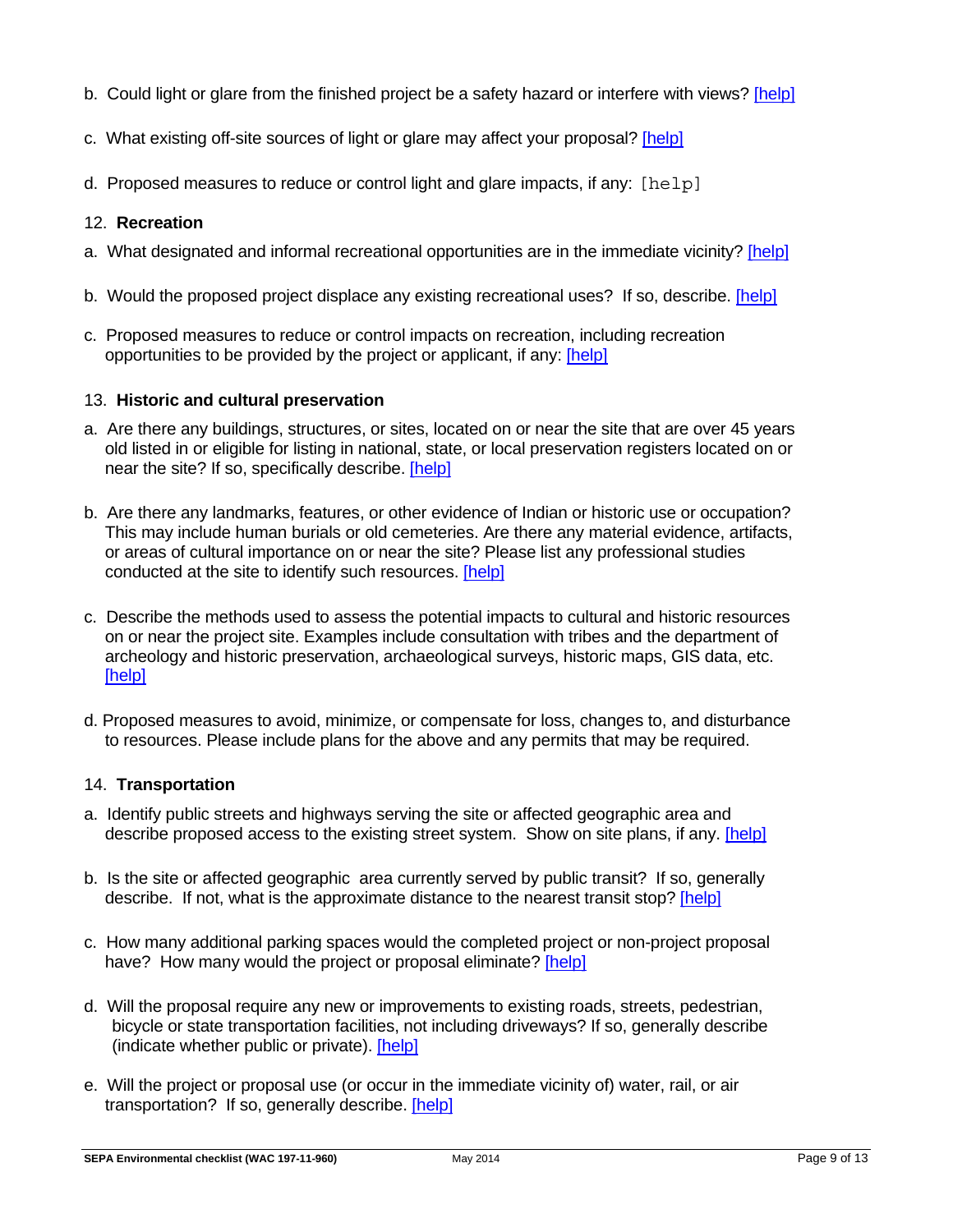- f. How many vehicular trips per day would be generated by the completed project or proposal? If known, indicate when peak volumes would occur and what percentage of the volume would be trucks (such as commercial and nonpassenger vehicles). What data or transportation models were used to make these estimates? [help]
- g. Will the proposal interfere with, affect or be affected by the movement of agricultural and forest products on roads or streets in the area? If so, generally describe.
- h. Proposed measures to reduce or control transportation impacts, if any: [help]

#### 15. **Public services**

- a. Would the project result in an increased need for public services (for example: fire protection, police protection, public transit, health care, schools, other)? If so, generally describe. [help]
- b. Proposed measures to reduce or control direct impacts on public services, if any. [help]

#### 16. **Utilities**

- a. Circle utilities currently available at the site: [help] electricity, natural gas, water, refuse service, telephone, sanitary sewer, septic system, other \_\_\_\_\_\_\_\_\_\_\_
- b. Describe the utilities that are proposed for the project, the utility providing the service, and the general construction activities on the site or in the immediate vicinity which might be needed. [help]

## **C. Signature [HELP]**

The above answers are true and complete to the best of my knowledge. I understand that the lead agency is relying on them to make its decision.

Signature: \_\_\_\_\_\_\_\_\_\_\_\_\_\_\_\_\_\_\_\_\_\_\_\_\_\_\_\_\_\_\_\_\_\_\_\_\_\_\_\_\_\_\_\_\_\_\_\_\_\_\_\_\_\_\_\_\_\_\_\_\_\_\_\_

Name of signee Faith Lumsden

Position and Agency/Organization Code Compliance Director, Seattle Dept. of Planning &

Development\_

Date Submitted:

Reviewed by Gordon Clowers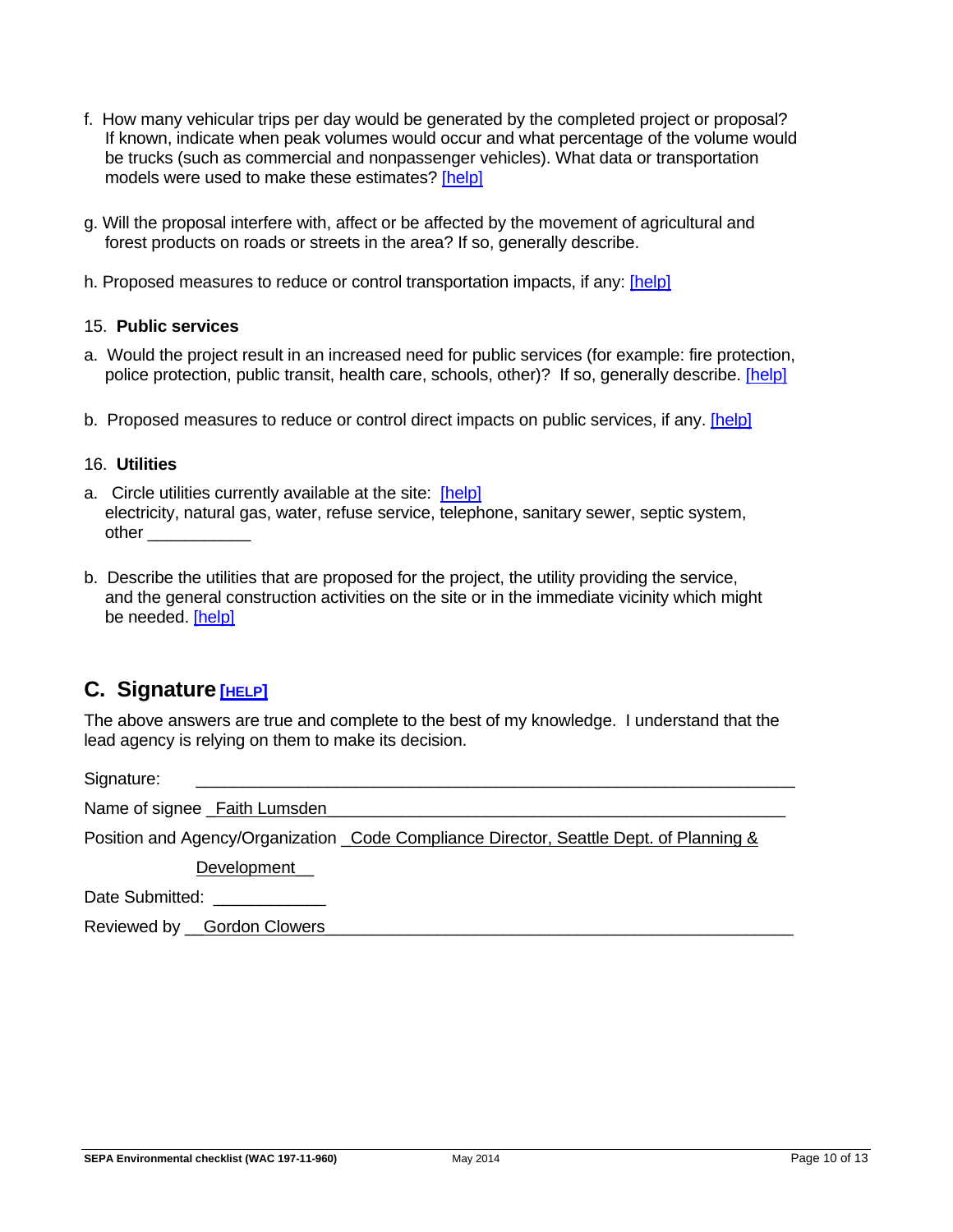# **D. supplemental sheet for nonproject actions** [help]

#### **1. How would the proposal be likely to increase discharge to water; emissions to air; production, storage, or release of toxic or hazardous substances; or production of noise?**

This ordinance would limit major marijuana activity that includes the production, processing, selling, and delivery of marijuana in the City at levels that require a state license. The amendments would be likely to prohibit and shift these activities away from residential zones and character areas to areas within certain zone classifications that, given their land use patterns and permissible use allowances, are better suited to accommodate these activities. Examples are those zones with land use patterns and buildings accommodating industrial facilities or commercial spaces. This would tend to limit the potential for adverse effects upon the most sensitive classes of neighboring users, such as residents, in relation to a worst-case potential for discharges of pollutants to air or water, and increases in incidents of unpleasant odors, and/or noise.

The likelihood of worst-case pollutant releases to air or water is judged to be low, but in the worstcase, it is possible that intentional or unintentional releases of substances (such as fertilizers, pesticides, planting soils, and volatile organic solvents like butane or similar liquids) to stormdrains could occur, as well as odors released through exhaust systems or open doors. This might occur at production or processing facilities. However, the proposed inclusion of major marijuana uses in "major odor source" rules in the Land Use Code would help ensure that ventilation systems are properly defined to avoid the worst-case potential for odor impact. At retail facilities, marijuana products are more likely to be already packaged or handled in ways that reduce or minimize the potential for releases to air and water.

The proposal would not likely cause significant or adverse increases in noise generation. However, the proposal does not entirely eliminate the potential for spillover odor or noise effects on residential uses, because due to Seattle's zoning patterns residential land uses could still be relatively nearby future locations where major marijuana activity could occur. If noise incidents would occur, they would be enforced through existing City codes for noise control, on a complaint basis. Odor complaints would be similarly enforced pursuant to relevant City enforcement codes such as SMC 23.90.

## **Proposed measures to avoid or reduce such increases are:** None.

## **2. How would the proposal be likely to affect plants, animals, fish, or marine life?**

The probable outcomes associated with this ordinance are not likely to result in significant adverse impacts to plants, animals, fish, and marine life as there is only a low potential for worst-case increases in discharges to the urban built environment or disturbance to plant, animal or fish/marine habitats in Seattle. The proposal's effects are also not anticipated to result in substantial amounts of additional construction or demolition, as they primarily limit the scope of certain activities, and such uses are somewhat likely to typically occur within existing buildings rather than induce entirely new buildings.

Even if new construction does occur as a result of the proposal for production, processing or retail activities, the character and patterns of the eligible areas within commercial and industrial zoning tend to be already substantially developed with buildings, impervious surfaces or previously altered grounds that typically provide relatively low quality habitat for plants and animals. As well, there is not a substantial potential that future uses would be located in ways that substantially adversely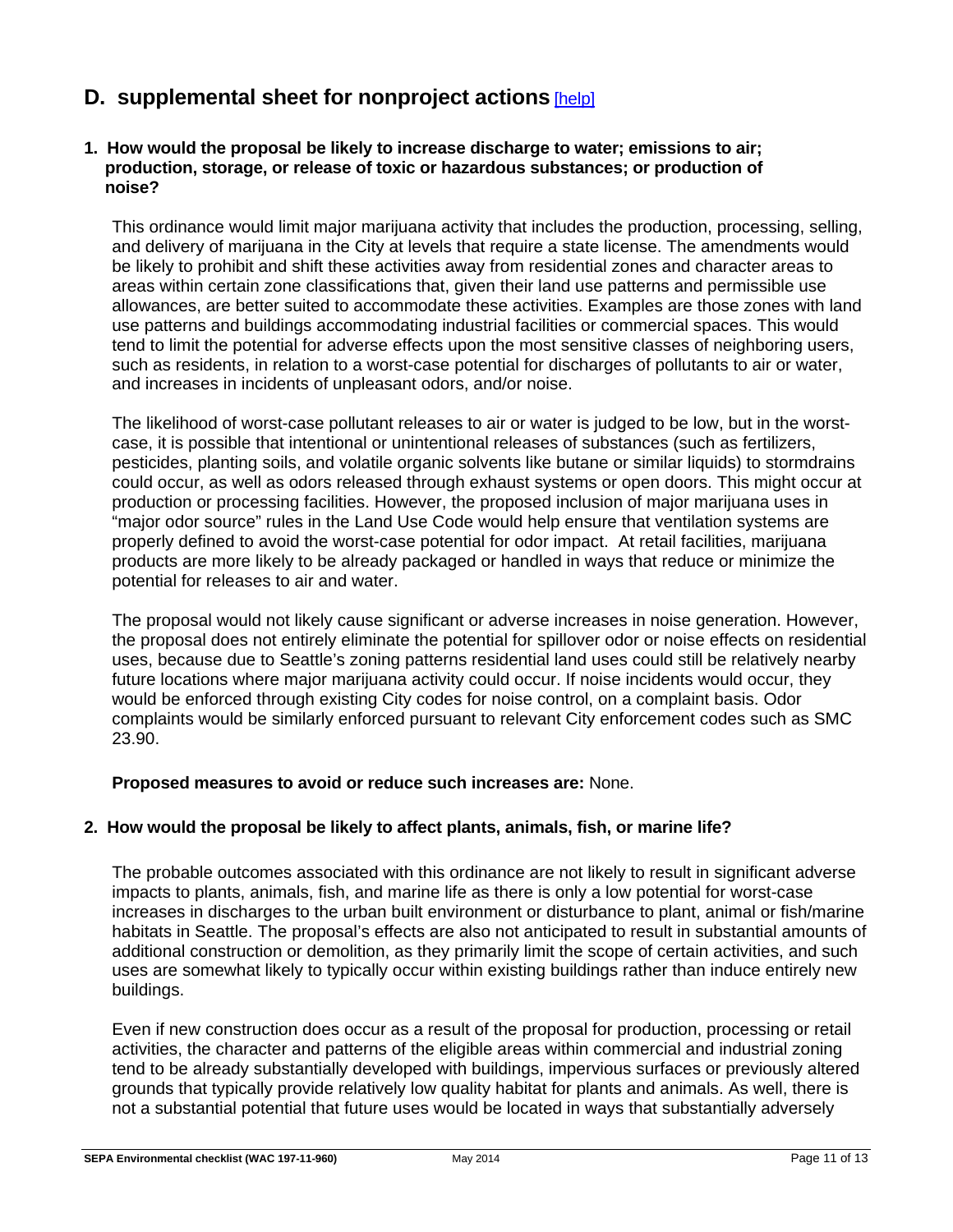affect marine habitats, even indirectly (such uses are proposed to be prohibited in certain shoreline zones). To the extent this is possible, it might, in the worst-case, occur in places such as SODO industrial areas near the Duwamish Waterway, the Lake Washington Ship Canal, or near Lake Union. Current City regulations relating to land use controls, development standards, utility improvements, and shorelines, would tend to minimize the potential for substantial adverse impacts upon these elements of the environment.

#### **Proposed measures to protect or conserve plants, animals, fish, or marine life are:** None.

### **3. How would the proposal be likely to deplete energy or natural resources?**

The relevant uses are ones that consume energy for the sake of goods production, processing, and to a lesser degree sales and transportation. This ordinance is not likely to deplete energy or natural resources in any significant adverse manner because it would primarily limit the scope of activities pertaining to marijuana-related activities. Rather than depleting energy and natural resources, it is conceivable that the proposal would lead to reduced energy consumption citywide, if the numbers of businesses conducting such activities is limited in total number or diminishes over time due to probable restrictions on licensing that limit the number of possible sites for such activities.

Proposed measures to protect or conserve energy and natural resources are: None.

#### **4. How would the proposal be likely to use or affect environmentally sensitive areas or areas designated (or eligible or under study) for governmental protection; such as parks, wilderness, wild and scenic rivers, threatened or endangered species habitat, historic or cultural sites, wetlands, floodplains, or prime farmlands?**

Of the listed sensitive areas, urban parks, historic/cultural sites, wetlands, floodplains, and habitats (such as those relating to salmon habitat) are the types known and potentially present in Seattle. This ordinance is not likely to result in significant adverse impacts to environmentally sensitive areas of these kinds, because it limits the scope of activities that may occur in certain areas (including use prohibitions in historic character areas and buffers from parks) and is not anticipated to result in significant development in or near environmentally sensitive areas. Rationales for low impact potential discussed in the responses to Questions D.1, D.2 and D.3 are also relevant.

**Proposed measures to protect such resources or to avoid or reduce impacts are:** None.

#### **5. How would the proposal be likely to affect land and shoreline use, including whether it would allow or encourage land or shoreline uses incompatible with existing plans?**

This proposal would tend to limit and reduce the overall potential for worst-case land use incompatibility impacts on surrounding uses from major marijuana activity. This would be due in part to the probable discontinuation of a great number of marijuana-related uses that would not have proper State licensing. This would reduce the total number of instances where uses involving marijuana would be present and thus the potential for local incompatibilities or spillover impacts. It would also relate to the details of the proposal that would establish dispersal of a smaller number of licensed uses, buffers from certain kinds of potentially sensitive uses (schools, as one example), and the probable location of the relevant uses into commercial and industrial zoned areas that are interpreted as settings that are more compatible and less sensitive, in terms of land use mixes and adjacencies, to marijuana-related activities. The proposal would accomplish conditions that would